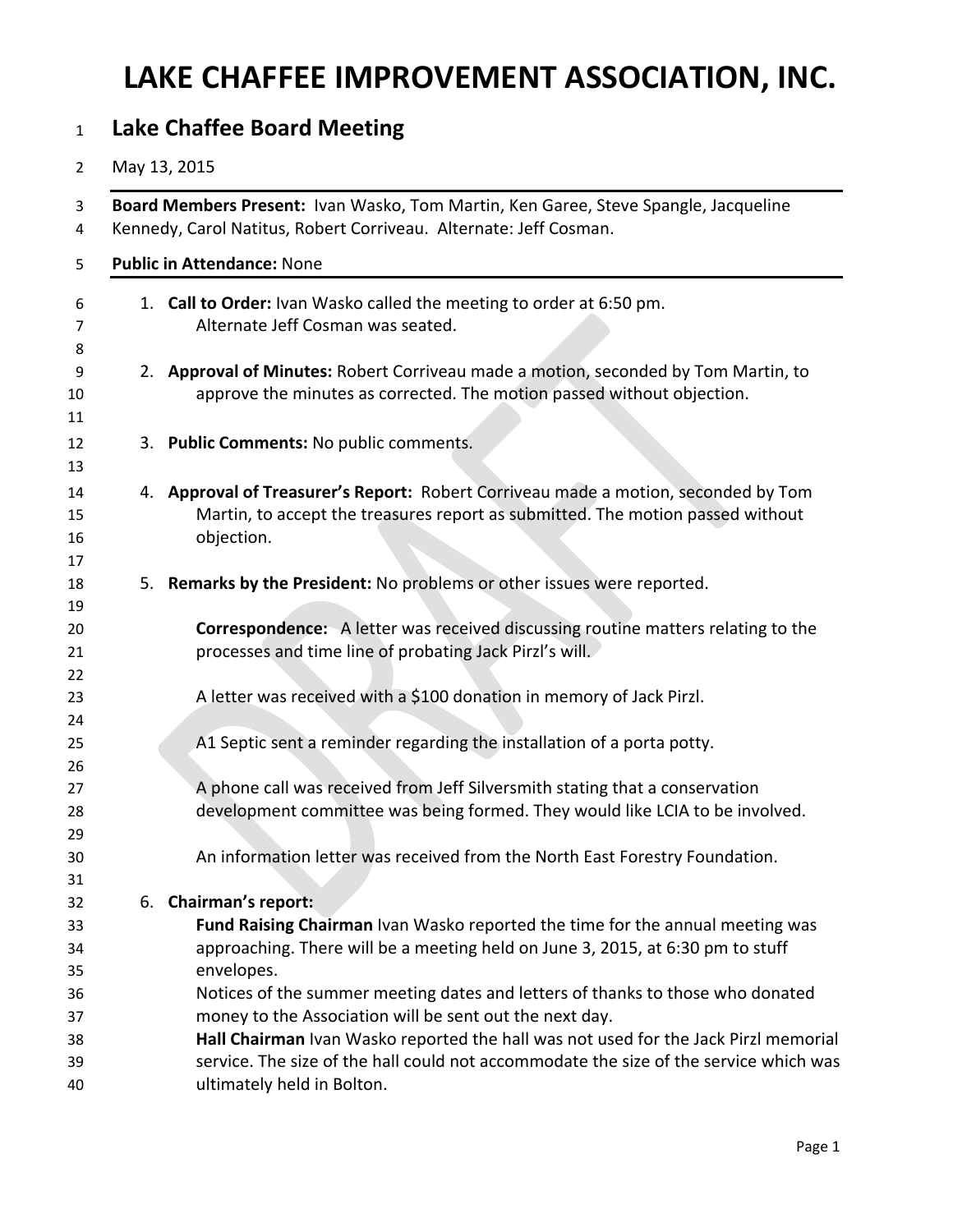## **LAKE CHAFFEE IMPROVEMENT ASSOCIATION, INC.**

| 41 | Road Chairman Ivan Wasko reported there were not enough millings to make any          |
|----|---------------------------------------------------------------------------------------|
| 42 | significant progress in filling pot holes. Roads were graded again at an estimated    |
| 43 | cost of \$3,500. The final bill has not been received.                                |
| 44 | 7. Old Business: No old business.                                                     |
| 45 |                                                                                       |
| 46 | 8. New Business:                                                                      |
| 47 |                                                                                       |
| 48 | Ken Garee will be recording 27 liens for delinquent taxes.                            |
| 49 |                                                                                       |
| 50 | The dates for the summer meetings will be June 28, 2015, July 19, 2015, and August    |
| 51 | 16, 2015, at 2:00 pm.                                                                 |
| 52 |                                                                                       |
| 53 | A porta potty will be order for the Main Beach. It will be in place for Memorial Day. |
| 54 |                                                                                       |
| 55 | 9. Adjournment: Robert Corriveau made a motion, seconded by Tom Martin, to adjourn    |
| 56 | the meeting. The motion passed without objection. The meeting was adjourned at        |
| 57 | 7:55 pm.                                                                              |
| 58 |                                                                                       |
| 59 |                                                                                       |
|    |                                                                                       |